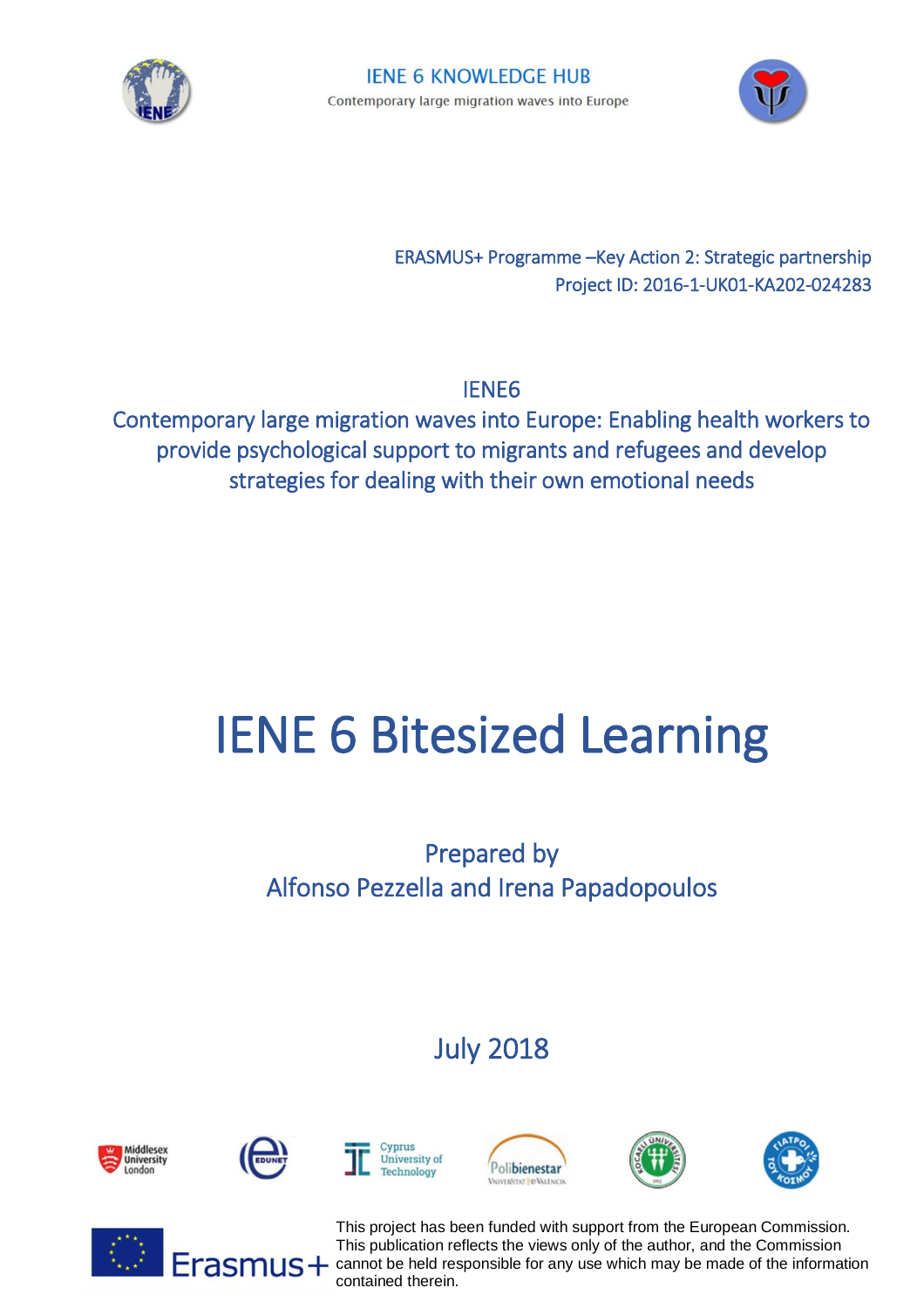

## List of bitesized learning:

- 1. Bitesized Learning Tool No. 1: [Culture, Cultural Differences and Psychological Support](http://www.ienerefugeehub.eu/uploads/network/other/29-bitesized-learning-no1-culture-cultural-differences-and--psychological-support.pdf)
- 2. Bitesized Learning Tool No. 2[:](http://www.ienerefugeehub.eu/uploads/network/other/26-bitesize-learning-no2-culturally-competent-compassion-and--psysupport-061217.pdf) [Culturally competent Compassion and Psychological Support](http://www.ienerefugeehub.eu/uploads/network/other/26-bitesize-learning-no2-culturally-competent-compassion-and--psysupport-061217.pdf)
- 3. Bitesized Learning Tool No. 3: [The Ethnohistory of Syria](http://www.ienerefugeehub.eu/uploads/network/other/27-bitesize-learning-no3-ethnohistory-of-syria.pdf)
- 4. Bitesized Learning Tool No 4: [Ethnohistory of Afganistan](http://www.ienerefugeehub.eu/uploads/network/other/30-bitesized-learning-no-4-ethnohistory-of-afganistan.pdf)
- 5. Bitesized Learning Tool No 5: [Ethnohistory of Iraq](http://www.ienerefugeehub.eu/uploads/network/other/31-bitesized-learning-no-5-ethnohistory-of-iraq.pdf)
- 6. Bitesized Learning Tool No 6: [The Ethnohistory of Cyprus](http://www.ienerefugeehub.eu/uploads/network/other/82-the-ethnohistory-of-cyprus-f.docx)
- 7. Bitesized Learning Tool No 6[:](http://www.ienerefugeehub.eu/uploads/network/other/36-nr.-8--interpreting-in-humanitarian-settings---io8.pdf) [Interpreting in humanitarian settings](http://www.ienerefugeehub.eu/uploads/network/other/36-nr.-8--interpreting-in-humanitarian-settings---io8.pdf)
- 8. Bitesized Learning Tool No. 7: [The Ethnohistory of Greece](http://www.ienerefugeehub.eu/uploads/network/other/90-greece---ethnohistory.pdf)
- 9. Bitesized Learning Tool No. 8: [The Ethnohistory of Spain](http://www.ienerefugeehub.eu/uploads/network/other/112-ethnohistory_spain_.pdf)